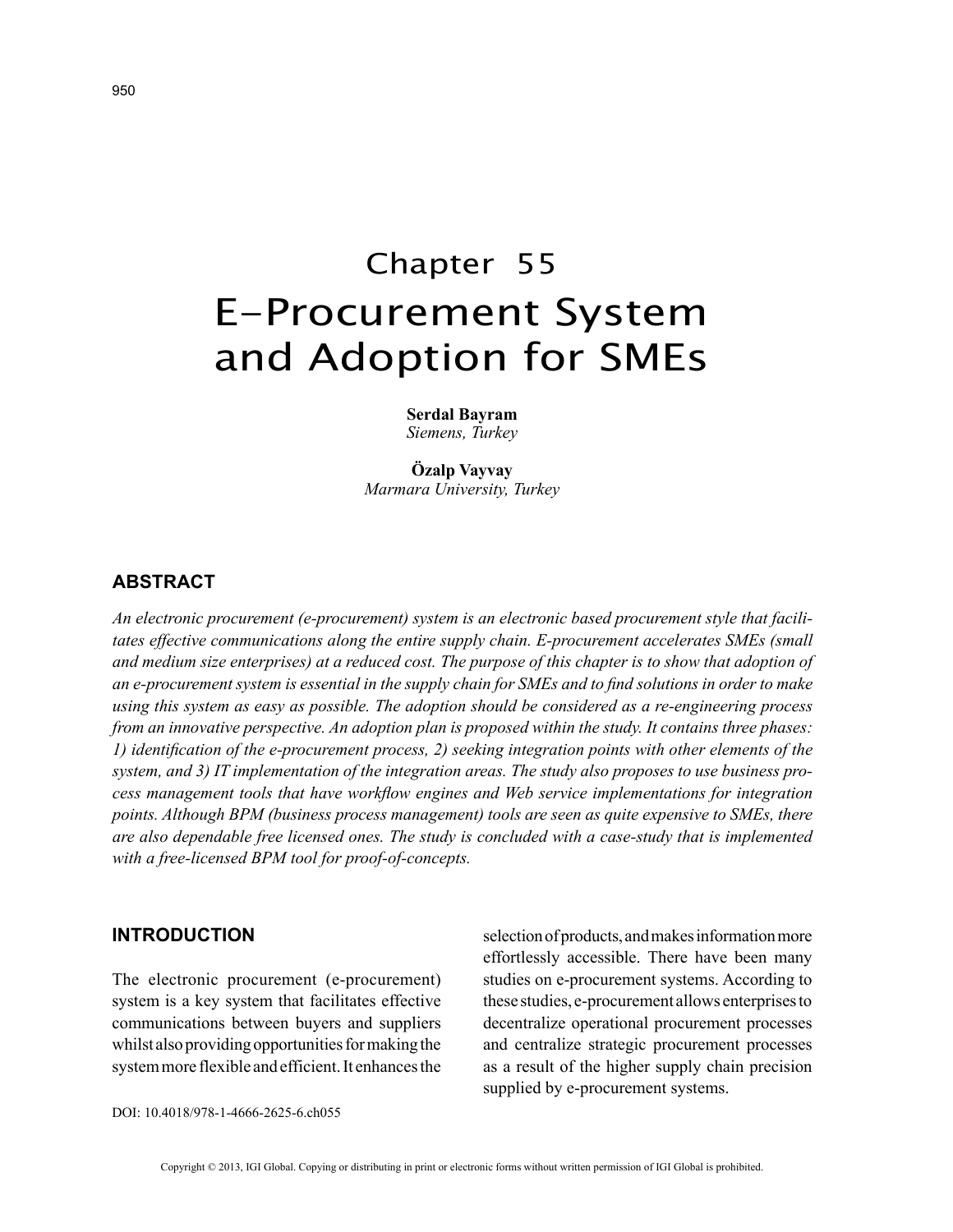The study in this chapter aims to illustrate the significant importance of e-procurement for SMEs enabling the implementation of e-procurement within an adoption plan. The plan will be illustrated in a case-study. The remainder of the chapter is organized as follows:

The first part of the chapter explains the eprocurement system and its impacts on enterprises and literatures about e-procurement systems will be addressed in this part. Since the mid-1990s, especially after the development of the internet, e-procurement has taken an important role in the supply chain. Via the Internet, communications amongst the supply chain network became much easier. The internet and aspects of it have made e-procurement enablement more viable and new concepts of communication like Business -to- Business (B2B) i.e. commerce transactions between businesses such as between a manufacturer and a wholesaler, Business -to-Consumer (B2C) i.e. activities of businesses serving end consumers with products and/or services have been encompassed in the supply chain. Today, the e-procurement system is almost crucial in the competitive market where it is necessary to be flexible in order to survive especially for SMEs. Even though there is a small cost associated with integrating the supply chain with this kind of system, the return on investment (ROI) is comparatively high.

The next part of the chapter is to propose an e-procurement adoption plan for SMEs. The adoption can be seen as an innovative strategy that begins with the identification of the process. The next step in the plan is to identify the interaction/ integration points in the process. The integration point is not restricted to users but to all members of the supply chain including vendors, banks etc. The interaction points should be implemented with IT as the enabler of the innovation.

The chapter is concluded by a case study that illustrates the application of the adoption plan for a SME. It consists of a procurement process and graphical representation of the process with a BPM tool. The process also includes the web services that supply the information flow among the members. Those web services are implemented within the case study and supplies an appropriate approach to implementing an e-procurement system for SMEs. In the implementation, free licensed tools (software) are used in order to encourage SMEs to use them frequently.

# **BACKGROUND**

## **E-Procurement System**

In this section, the e-procurement system, its definitions, and concepts in associated literatures will be addressed in greater detail. Electronic procurement (e-procurement) has been identified as the most important element of e-business operational excellence. It has been becoming widespread throughout the business environment. According to Wyld's (2004) study, it was reported that currently almost half of all American companies use e-procurement systems. E-procurement technology is defined as any technology designed to facilitate the purchasing of goods by a commercial or a government organization over the internet. (Davilla *et al*, 2003). According to Shaoling & Yan (2008), it can be seen as the technology that opens doors to a purchasing network for suppliers and buyers, expanding the selection of products and making information more easily accessible.

Rajkumar (2001) addressed the business and technology issues for e-procurement system. The technology side is illustrated in Figure 1. It can be seen that an e-procurement system has two types of stakeholder: buyer and seller. A customer with company A (as buyer) uses the purchasing software and places an order on company B's (as seller) system over the internet. The two companies have their own internal ERP (enterprise resource planning)/DBMS (database management system).

According to the study, purchasing software that is used by buyers contains e-procurement